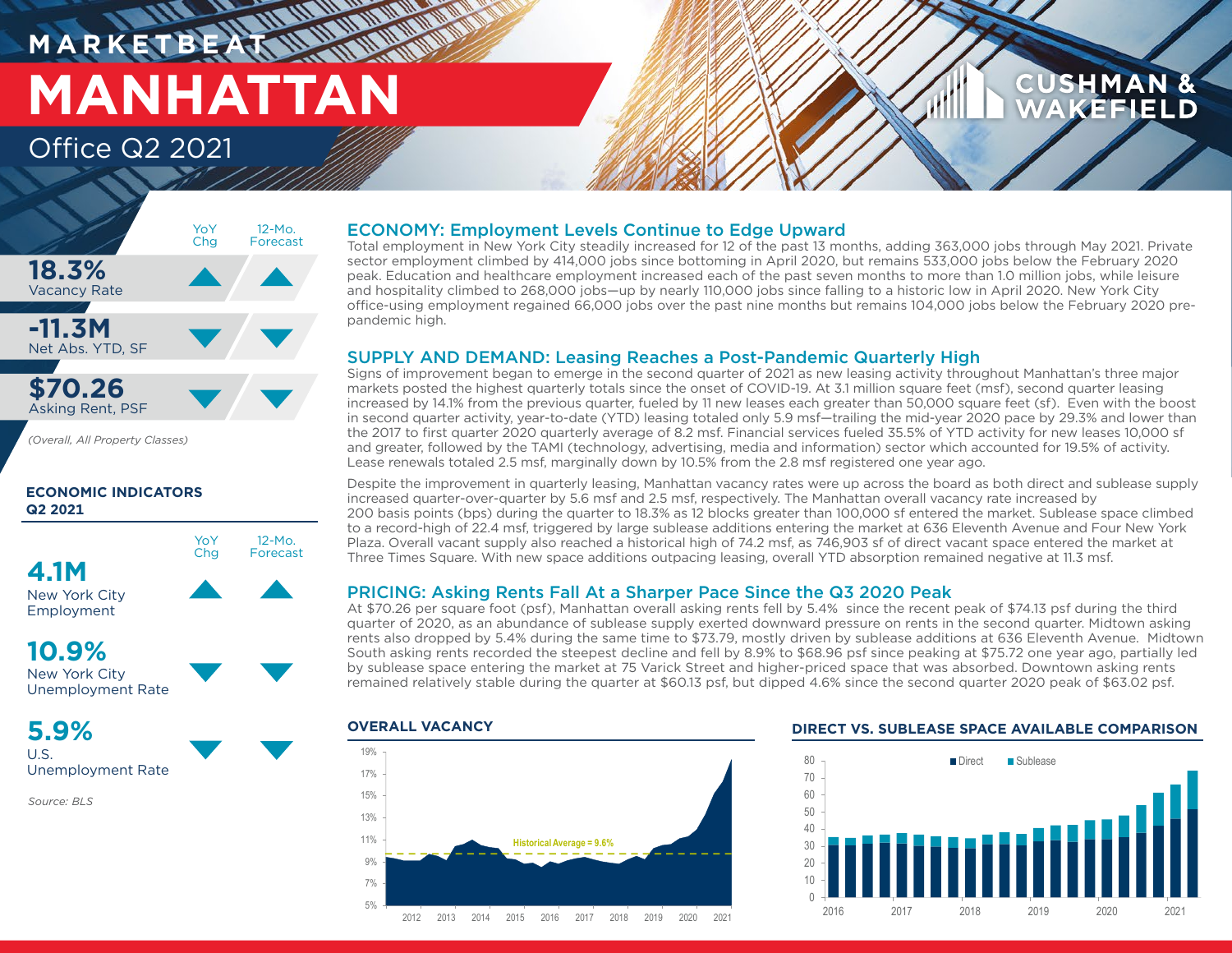# **M A R K E T B E AT MANHATTAN** Office Q2 2021

#### Midtown

Midtown second quarter new leasing increased 4.0% with 2.1 msf leased, fueled by six new leases each greater than 50,000 sf, the largest being Schrodinger's 108,849-sf lease at 1540 Broadway. Leasing for the first half of 2021 totaled 4.1 msf—19.9% lower than this time last year and the lowest mid-year total in 23 years. Midtown overall vacancy climbed 220 bps to a historic high of 19.0% as 10 blocks each greater than 100,000 sf entered statistics,. Vacancy in all of the Midtown submarkets, with the exception of Sixth Avenue/Rock Center and Penn Station, increased to historic levels, with five submarkets exceeding 20.0%. Sublease vacant space increased by 14.7% during the quarter to an all-time high of 12.6 msf, driven by 419,223 sf of sublease space placed on the market by Ogilvy at 636 Eleventh Avenue. Overall YTD absorption was negative at 6.7 msf, which accounted for 59.1% of Manhattan's negative absorption.

#### Midtown South

Midtown South quarterly leasing increased by 19.0% to 476,362 sf, partially fueled by Fashionphile's 60,000-sf lease at 601 West 26th Street. Despite the quarterly increase, YTD leasing declined 18.5% YOY to the lowest midyear total on record of 876,825 sf.

Midtown South vacancy increased 40 bps during the quarter to 17.4%, up from 9.2% one year ago. Madison/Union Square vacancy reached an all-time high of 19.5%, while Hudson Square/West Village vacancy increased 180 bps to 18.3% due to space additions at 160 and 75 Varick Street. Sublease space finished the quarter at 4.1, just 1.3% below the historic high of 4.2 msf set in the first quarter of 2021. Overall YTD absorption registered negative 1.9 msf, marking the seventh consecutive quarter of space returns outpacing demand.

#### Downtown

Downtown new leasing increased 65.3% quarter-over-quarter to 586,942 sf, largely driven by the Legal Aid Society's 123,000-sf expansion portion at 40 Worth Street—the largest Manhattan transaction of the quarter. Three leases 50,000 sf and greater accounted for 46.5% of the Downtown second quarter total. YTD new leasing totaled 941,959 sf, trailing the mid-year 2020 total by 56.5%. Downtown lease renewals represented 62.7% of Manhattan second quarter renewal activity, as the Department of Citywide Administrative Services renewed 313,022 sf at 60 Broad Street and the Securities and Exchange Commission (SEC) remained at 302,525 sf at 200 Vesey Street— Manhattan's largest renewals this quarter. Overall vacancy increased by 250 bps to 17.0% as 509,408 sf of sublease space was placed on the market by JPMorgan Chase at Four New York Plaza, driving sublease space up 20.5% to nearly 5.7 msf. Overall absorption was negative at 2.7 msf, which has already exceeded the 2020 year-end total of negative 2.0 msf.

### **Outlook**

- An uptick in tours and tenants entering the market are pointing to more positive momentum in the second half of 2021
- Look for corporate occupancy levels to exponentially increase in the second half of 2021 as an influx of employees return to the office
- Expect a continuation of flight to quality and competition for well-positioned Class A assets

#### **LEASING REACHES POST-PANDEMIC QUARTERLY HIGH**

CUSHMAN



**ASKING RENTS FALL MORE SHARPLY SINCE POST-PANDEMIC PEAK**



#### **ASKING RENT COMPARISON**

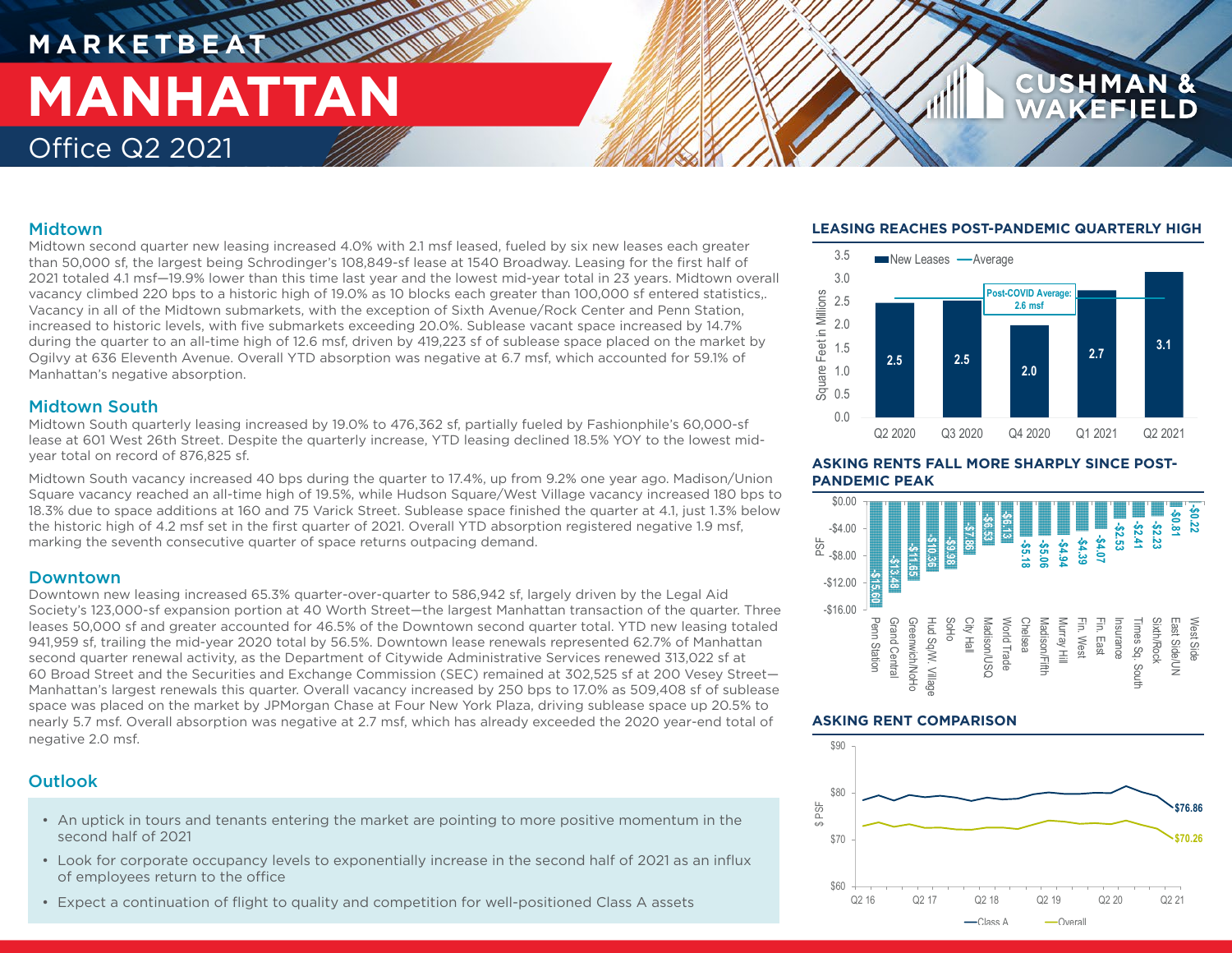## **MARKETBEA MANHATTAN** Office Q2 2021

**CUSHMA** WAKEFIELD

#### **MARKET STATISTICS**

| <b>SUBMARKET</b>            | <b>INVENTORY</b><br>(SF) | <b>DIRECT</b><br><b>VACANT</b><br>(SF) | <b>SUBLET</b><br><b>VACANT</b><br>(SF) | <b>OVERALL</b><br><b>VACANCY</b><br><b>RATE</b> | <b>CURRENT QTR</b><br><b>OVERALL NET</b><br><b>ABSORPTION (SF)</b> | <b>YTD OVERALL</b><br><b>NET ABSORPTION</b><br>(SF) | <b>YTD LEASING</b><br><b>ACTIVITY</b><br>(SF) | <b>UNDER</b><br><b>CNSTR</b><br>(SF) | <b>OVERALL AVG</b><br><b>ASKING RENT</b><br>(ALL CLASSES)* | <b>OVERALL AVG</b><br><b>ASKING RENT</b><br>$(CLASS A)$ * |
|-----------------------------|--------------------------|----------------------------------------|----------------------------------------|-------------------------------------------------|--------------------------------------------------------------------|-----------------------------------------------------|-----------------------------------------------|--------------------------------------|------------------------------------------------------------|-----------------------------------------------------------|
| East Side/UN                | 20.811.754               | 2.960.014                              | 667.039                                | 17.4%                                           | $-194,434$                                                         | $-825.981$                                          | 154.388                                       | $\circ$                              | \$70.43                                                    | \$71.37                                                   |
| <b>Grand Central</b>        | 45,798,830               | 8,100,913                              | 2,238,390                              | 22.6%                                           | $-2,789,356$                                                       | $-2,065,921$                                        | 930,543                                       | $\circ$                              | \$70.46                                                    | \$72.54                                                   |
| Madison/Fifth               | 22,508,351               | 4,454,608                              | 868,733                                | 23.7%                                           | $-305,361$                                                         | $-649,962$                                          | 637,537                                       | $\Omega$                             | \$88.22                                                    | \$94.42                                                   |
| Murray Hill                 | 14,240,703               | 2,002,214                              | 815,843                                | 19.8%                                           | $-222,302$                                                         | $-577.894$                                          | 103,387                                       | $\circ$                              | \$57.50                                                    | \$63.43                                                   |
| Park Avenue                 | 20,286,606               | 2,893,036                              | 1,198,989                              | 20.2%                                           | $-274,793$                                                         | $-624,494$                                          | 685,234                                       | 1,790,160                            | \$92.86                                                    | \$92.86                                                   |
| Penn Station                | 22,342,147               | 1,648,915                              | 1,620,009                              | 14.6%                                           | 357,301                                                            | $-172,969$                                          | 265,897                                       | 7,636,439                            | \$76.88                                                    | \$82.78                                                   |
| Sixth Avenue/Rock Center    | 41,473,956               | 3,359,401                              | 1,479,220                              | 11.7%                                           | $-282,179$                                                         | $-177,959$                                          | 480,913                                       | 84,000                               | \$79.05                                                    | \$80.34                                                   |
| <b>Times Square South</b>   | 31,059,874               | 4,712,321                              | 1,614,604                              | 20.4%                                           | $-202,567$                                                         | $-446,164$                                          | 406,387                                       | $\circ$                              | \$57.62                                                    | \$63.35                                                   |
| West Side                   | 31,241,104               | 4,663,056                              | 2,103,887                              | 21.7%                                           | $-1,116,402$                                                       | $-1,123,164$                                        | 400,961                                       | $\circ$                              | \$75.82                                                    | \$78.94                                                   |
| <b>MIDTOWN TOTALS</b>       | 249,763,325              | 34,794,478                             | 12,606,714                             | 19.0%                                           | $-5,030,093$                                                       | $-6,664,508$                                        | 4,065,247                                     | 9,510,599                            | \$73.79                                                    | \$79.62                                                   |
| Chelsea                     | 17.203.190               | 1.698.281                              | 671.702                                | 13.8%                                           | $-149.784$                                                         | $-134,861$                                          | 258.147                                       | 347,478                              | \$66.79                                                    | \$95.67                                                   |
| Greenwich/NoHo              | 4,856,770                | 542,960                                | 177,450                                | 14.8%                                           | $-20,731$                                                          | $-115,046$                                          | 56,426                                        | 450,187                              | \$73.03                                                    | \$122.01                                                  |
| Hudson Square/West Village  | 10,140,793               | 845.495                                | 1,007,274                              | 18.3%                                           | $-300,474$                                                         | $-299,341$                                          | 42,306                                        | 1,300,000                            | \$73.41                                                    | \$86.17                                                   |
| Madison/Union Square        | 30.993.217               | 3,984,619                              | 2,063,601                              | 19.5%                                           | $-455,128$                                                         | $-1,275,339$                                        | 509,351                                       | 1,460,000                            | \$67.01                                                    | \$82.24                                                   |
| SoHo                        | 4,366,110                | 590.750                                | 205,827                                | 18.2%                                           | $-50,999$                                                          | $-78.752$                                           | 10,595                                        | 174,951                              | \$76.41                                                    | \$89.99                                                   |
| <b>MIDTOWN SOUTH TOTALS</b> | 67,560,080               | 7,662,105                              | 4,125,854                              | 17.5%                                           | $-977,116$                                                         | $-1,903,339$                                        | 876,825                                       | 3,732,616                            | \$68.96                                                    | \$86.66                                                   |
| City Hall                   | 7,731,533                | 536,733                                | 171,226                                | 9.2%                                            | $-18,046$                                                          | $-84,466$                                           | 28,511                                        | $\circ$                              | \$54.25                                                    | \$59.57                                                   |
| <b>Financial East</b>       | 32,078,926               | 3,021,602                              | 2,261,283                              | 16.5%                                           | $-1,017,059$                                                       | $-1,006,587$                                        | 303,721                                       | 48,077                               | \$53.05                                                    | \$56.39                                                   |
| <b>Financial West</b>       | 6,211,658                | 1,178,241                              | 219,471                                | 22.5%                                           | 15,124                                                             | $-180.915$                                          | 153,645                                       | $\circ$                              | \$54.46                                                    | \$66.51                                                   |
| Insurance                   | 13,110,803               | 1,757,128                              | 537,216                                | 17.5%                                           | $-637,885$                                                         | $-690,541$                                          | 118,837                                       | $\circ$                              | \$55.05                                                    | \$57.61                                                   |
| TriBeCa                     | 5,031,971                | 454,363                                | 124,352                                | 11.5%                                           | $-24,666$                                                          | $-272,278$                                          | 212,685                                       | $\circ$                              | \$84.80                                                    | \$89.21                                                   |
| World Trade                 | 24,103,907               | 2,324,642                              | 2,385,175                              | 19.5%                                           | $-142,129$                                                         | $-583,696$                                          | 124,560                                       | 40,504                               | \$67.72                                                    | \$68.66                                                   |
| <b>DOWNTOWN TOTALS</b>      | 88,268,798               | 9,272,709                              | 5,698,723                              | 17.0%                                           | $-1,824,661$                                                       | $-2,818,483$                                        | 941,959                                       | 88,581                               | \$60.13                                                    | \$64.78                                                   |
| <b>MANHATTAN TOTALS</b>     | 405.592.203              | 51,729,292                             | 22.431.291                             | 18.3%                                           | $-7,831,870$                                                       | $-11,275,385$                                       | 5.884.031                                     | 13,331,796                           | \$70.26                                                    | \$76.86                                                   |

*\*Rental rates reflect full service asking \*\* Manhattan Totals are not reflective of U.S. MarketBeat Tables*

#### **KEY LEASE TRANSACTIONS Q2 2021**

| <b>PROPERTY</b>                                     | <b>SUBMARKET</b>      | <b>TENANT</b>                                  | SF.     | <b>TYPE</b>        |
|-----------------------------------------------------|-----------------------|------------------------------------------------|---------|--------------------|
| 60 Broad Street                                     | <b>Financial East</b> | Department of Citywide Administrative Services | 313.022 | *Renewal           |
| 200 Vesey Street                                    | World Trade           | Securities and Exchange Commission (SEC)       | 302,525 | *Renewal           |
| 40 Worth Street                                     | TriBeCa               | Legal Aid Society                              | 198,900 | *Renewal/Expansion |
| *Renewal portion not included in leasing statistics |                       |                                                |         |                    |

#### **KEY SALES TRANSACTIONS Q2 2021**

| <b>PROPERTY</b>            | <b>SUBMARKET</b>           | <b>SELLER / BUYER</b>                          | SF      | <b>PRICE / \$ PSF</b> |
|----------------------------|----------------------------|------------------------------------------------|---------|-----------------------|
| 641 Avenue of the Americas | Chelsea                    | SL Green Realty / Spear Street Capital         | 267,000 | \$325.0M / \$1,217    |
| 520-524 Broadway           | SoHo                       | Tahl Properties Equities / Northwood Investors | 240,000 | \$324.3M / \$1,351    |
| 325 Hudson Street          | Hudson Square/West Village | Jamestown / DivcoWest                          | 225,000 | \$134.1M / \$596      |

#### **COMPLETED CONSTRUCTION 2021 YTD**

| <b>PROPERTY</b>            | <b>SUBMARKET</b>      | <b>MAJOR TENANT</b> | SF      | <b>OWNER/DEVELOPER</b>                   |
|----------------------------|-----------------------|---------------------|---------|------------------------------------------|
| 390 Ninth Avenue           | Penn Station          | Facebook            | 730,000 | Related Companies & Vornado Realty Trust |
| *One Broadway              | <b>Financial West</b> | Fisery              | 205,435 | Midtown Equities Brokerage LLC           |
| <b>Essex Crossing East</b> | SoHo                  | N/A                 | 178,878 | Taconic/L&M                              |
| *Renovation                |                       |                     |         |                                          |